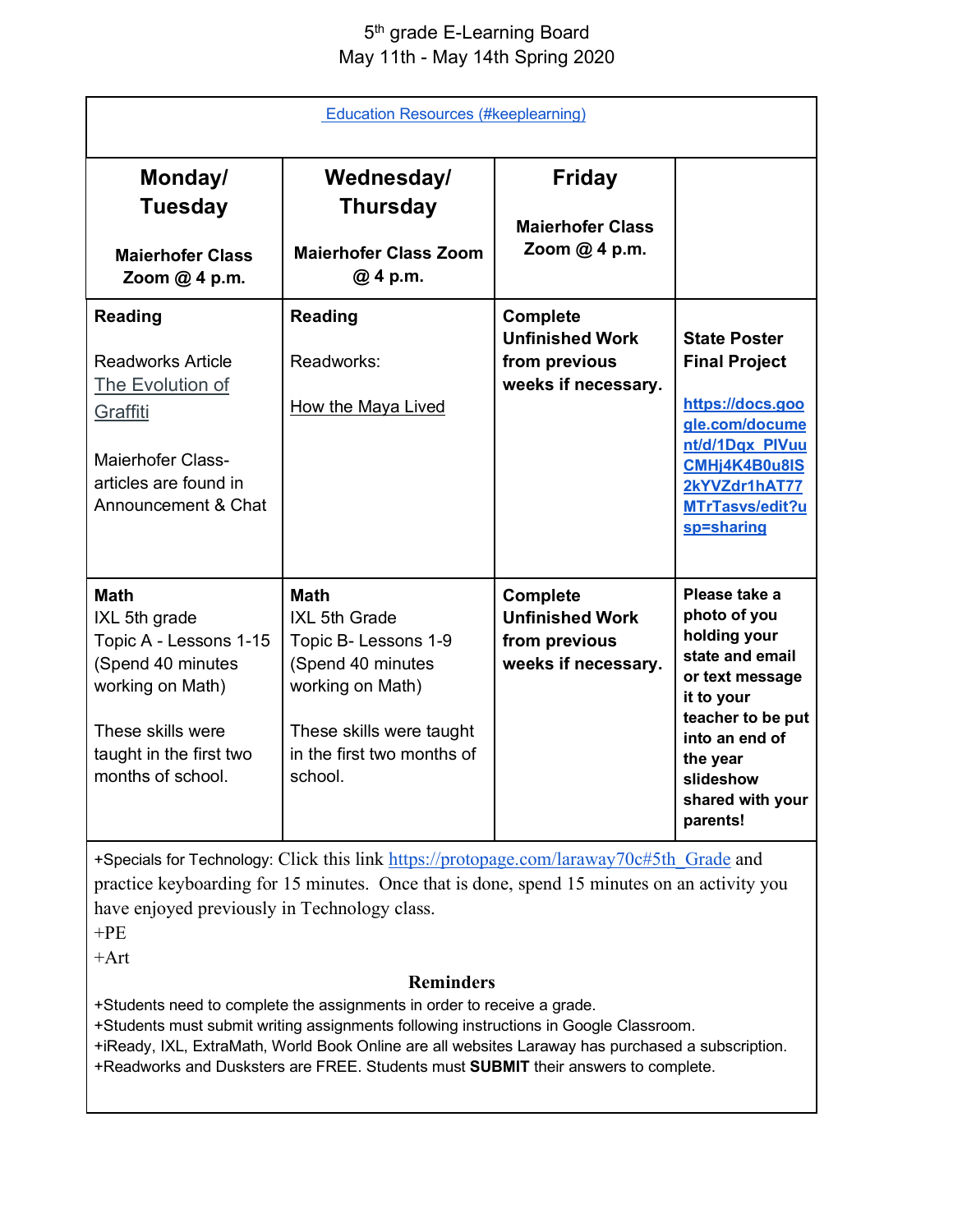## Quinto grado Aprendizaje de Lejos El 11 de mayo - el 14 de mayo - Primavera de 2020

| Recursos Educacionales Education Resources (#keeplearning)                                                                                                                           |                                                                                                                                                                                    |                                                                     |                                                                                                                                                                                                             |  |
|--------------------------------------------------------------------------------------------------------------------------------------------------------------------------------------|------------------------------------------------------------------------------------------------------------------------------------------------------------------------------------|---------------------------------------------------------------------|-------------------------------------------------------------------------------------------------------------------------------------------------------------------------------------------------------------|--|
| Lunes/<br><b>Martes</b><br>Zoom de la clase de                                                                                                                                       | Miércoles/<br><b>Jueves</b><br>Zoom de la clase de                                                                                                                                 | <b>Viernes</b><br>Zoom de la clase de<br>Maierhofer@ 4 p.m.         |                                                                                                                                                                                                             |  |
| Maierhofer@ 4 p.m.<br>Lectura<br>Articulo de Readworks<br><b>The Evolution of</b><br>Graffiti<br>Articulos de la clase de<br>Maierhofer se<br>encuentran en<br>Announcement & Chat   | Maierhofer@ 4 p.m.<br>Lectura<br>Readworks:<br><b>How the Maya Lived</b>                                                                                                           | <b>Cumple tareas</b><br>pendientes de las<br>semanas<br>anteriores. | <b>Proyecto final</b><br>de Poster<br><b>Estatal</b><br>https://docs.goo<br>gle.com/docume<br>nt/d/1Dqx PIVuu<br>CMHj4K4B0u8IS<br>2kYVZdr1hAT77<br>MTrTasvs/edit?u<br>sp=sharing                            |  |
| <b>Matemáticas</b><br>IXL 5th grade<br>Topic A - Lessons 1-15<br>(Pasa 40 minutos<br>trabajando en las<br>matemáticas)<br>Son habilidades de los<br>primeros meses de la<br>escuela. | <b>Matemáticas</b><br>IXL 5th Grade<br>Topic B- Lessons 1-9<br>(Pasa 40 minutos<br>trabajando en las<br>matemáticas)<br>Son habilidades de los<br>primeros meses de la<br>escuela. | <b>Cumple tareas</b><br>pendientes de las<br>semanas<br>anteriores. | Toma una foto<br>de ti con tu<br>estado y manda<br>la foto como<br>mensaje de<br>texto o correo<br>electrónico a tu<br>maestro para<br>hacer parte del<br><b>Google Slide</b><br>destinado a los<br>padres. |  |